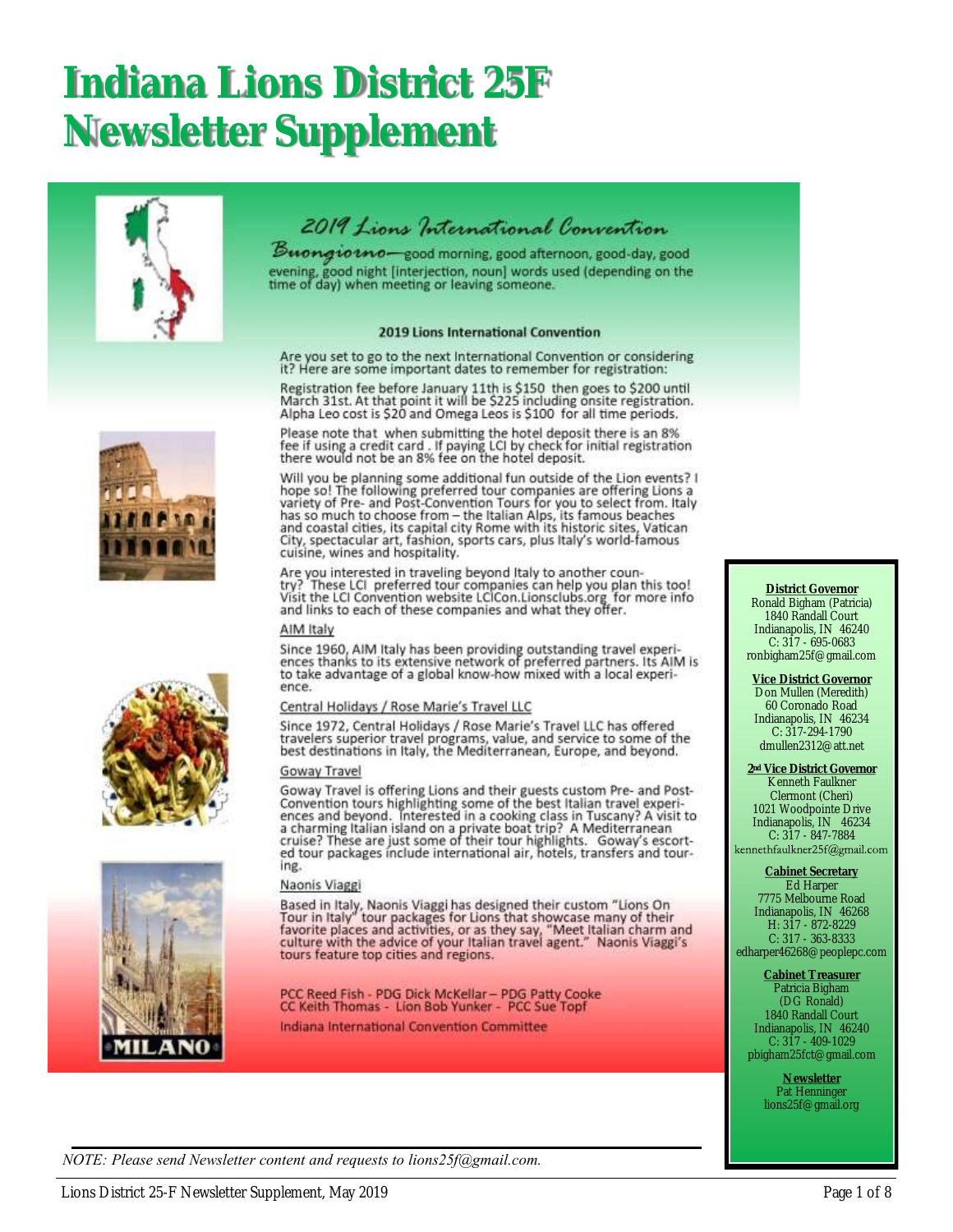

## Lions International Convention – Milan, Italy July 5<sup>th</sup> – 9<sup>th</sup> 2019

One of the great things to be able to do before or after the convention is to tour in these other countries while visiting there. LCICon host committee has arranged with a local touring company to offer a variety of options to our membership. Additional details of each tour, including price and booking procedures, can be found on the LCI website on the LCICon page.



## Best of Italy: from Venice to Rome (6 nights)

This tour will take you along some of the most beautiful art cities of Italy, a real crab for culture and taste. But besides the iconic sites, we will make you discover also some hidden gems and most authentic sides of each city. You will visit local markets and shops, meeting producers of excellent "Made in Italy" food and wine, artisans and local people.

### Puglia & Matera (5 nights)

A tour across two wonderful Italian regions: Puglia with its UNESCO sites, castles, beautiful medieval towns and coastal villages; and Basilicata with the enchanting Matera, elected European capital of Culture for 2019. You will experience the incredible hospitality of the locals and taste authentic flavours of Southern Italy.

### Romantic Italy (4 nights)

Treat yourself with a break in the most romantic cities of Italy. Discover the most iconic sites together with hidden corners that only locals know. Experience the Venetian aperitivo in the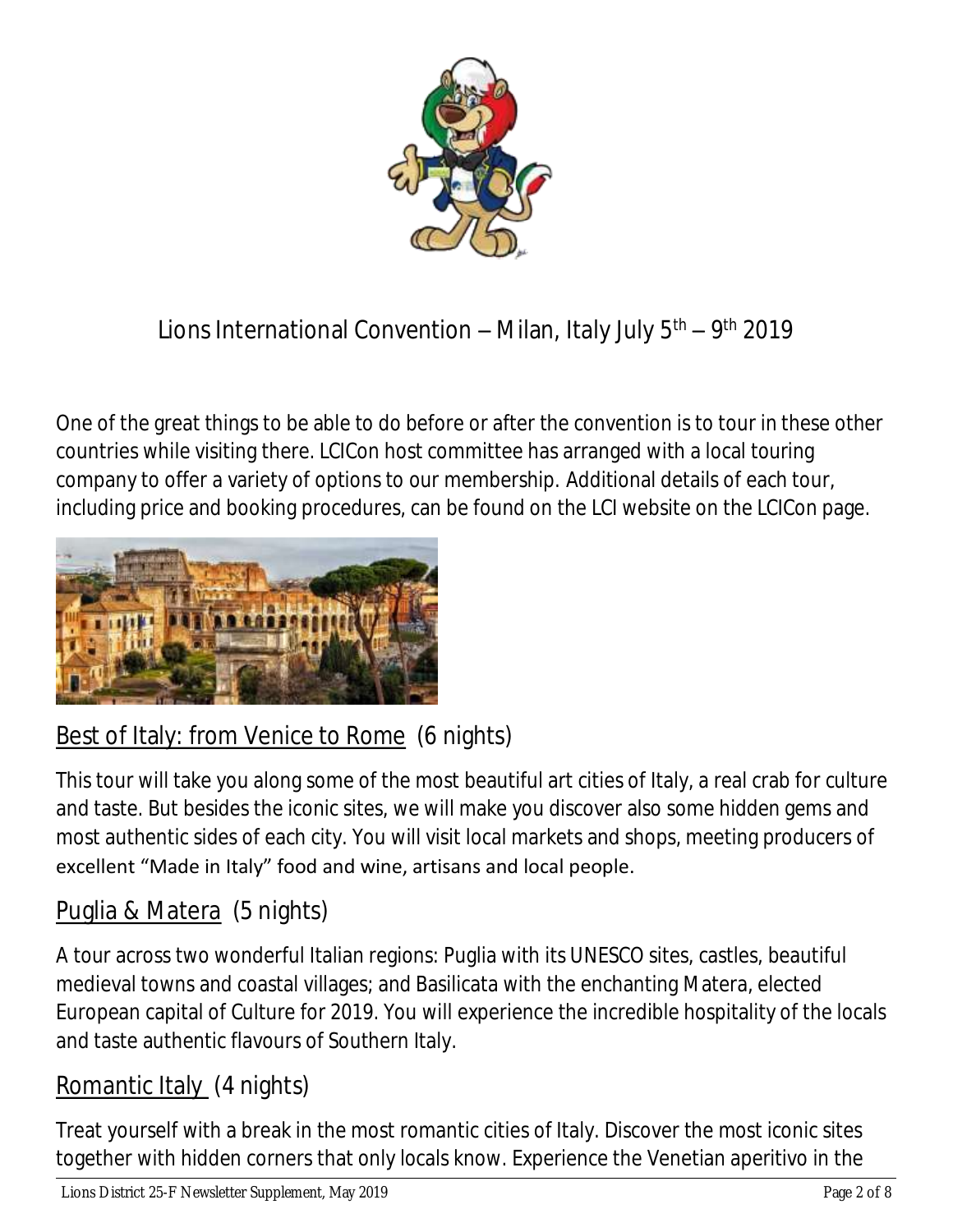



### We Serve!!!!

#### Announcing the 7th annual Richmond Lions Club Golf Outing!!!

#### And 4th Annual Lions Governor's Cup!!!

The Richmond Lions Club is putting on this Golf Outing to raise funds for our many philanthropic projects. One of our projects is the Vision Screening of Elementary & Middle School children in Richmond. We also donate money to other non profits in the community, such as Communities in **Schools and Sunrise Inc.** 

The 7th annual Richmond Lions Club tournament will be held this year on Saturday June 15th at 1:00 pm. The format will be a 4 man scramble. The goals of this event are to:

- Provide a premier high quality golf outing that is fun, exciting and allows members and nonmembers of Richmond Lions Club to fellowship for a very good cause!!
- . Raise some much needed money to enhance the projects of the Richmond Lions Club.

This event will be a first class event in every way with lots of prizes

The 2 major keys to making this event a success are:

- · Hole sponsors!!
- . Golfers!! We want to have a full 18 team field at a minimum!

We are contacting you to ask if you would be willing to sponsor a hole for the event and or a team!

#### CAN WE COUNT ON YOUR SUPPORT?

Attached you will find a list of our sponsorship levels for this year along with a sponsor's pledge sheet and a team sign-up form along with a stamped self-addressed envelope for your convenience. If you would like, you can enclose your check with your pledge sheet or simply mail it to Jack Buckland, our Golf Chairperson. We would like to have all pledge money in by June 7th. You will be contacted by a member of the golf outing steering committee sometime in the next few weeks to answer any questions you may have.

Again, we would like to thank you for your support!!

**Richmond Lions Club Steering committee** 

Jack Buckland **Andy Smittkamp**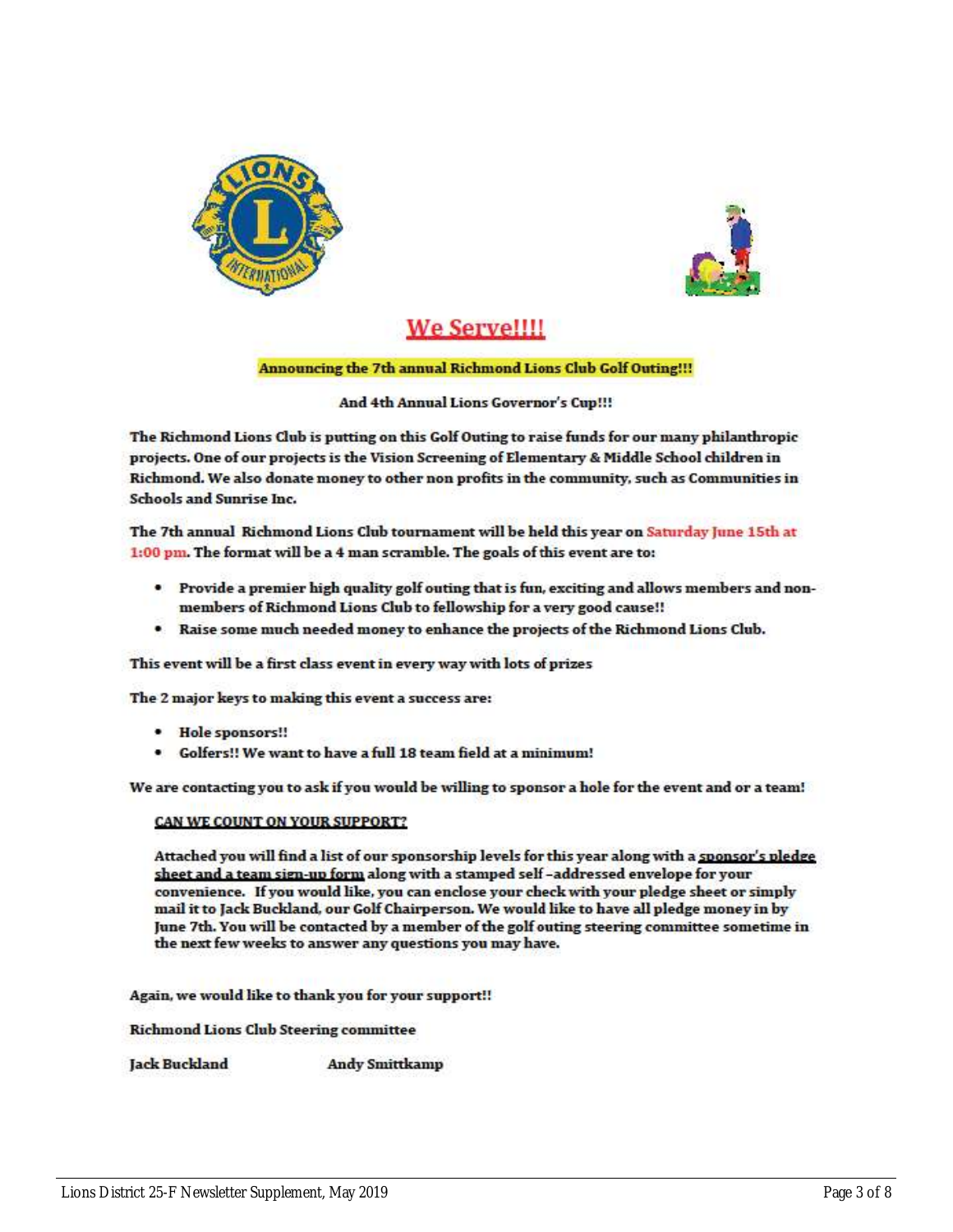

- >Saturday June 15<sup>th</sup> 1:00 pm shotgun start.
- > Elks Country Club.
- 4 person scramble format. Singles welcome we will form teams!
- Cost \$50/player
- > Major fun, major fellowship!! And.........
- >Major prizes:
	- \* 1st prize \$500 CASH!!
	-
	- \* 2ND place \$300 CASHII<br>\* 3RD place \$200 Cashii
	- \* Last place 1 Dozen Golf Balls
	- (all prizes paid if more than 12 teams)





**GOVERNOR'S CUP TRAVELING TROPHY WILL BE PRESENTED TO** THE LIONS MEMBER TEAM WHO COMES IN FIRST (Lions Club Team must have at least one Lions Member)

50/50 Drawing and Mulligans available.

**ALL PROCEEDS GO TO RICHMOND LIONS CLUB PROJECT FUND!!** RICHMOND LIONS CLUB IS PROVIDING PRIZES FOR CLOSEST TO THE PIN (3 & 15) AND LONGEST DRIVE (7 & 10)

Sign-up at golf course or by calling or emailing Jack Buckland jbuckland@aol.com or 765-969-8420 or Andy Smittkamp @ 765-969-3974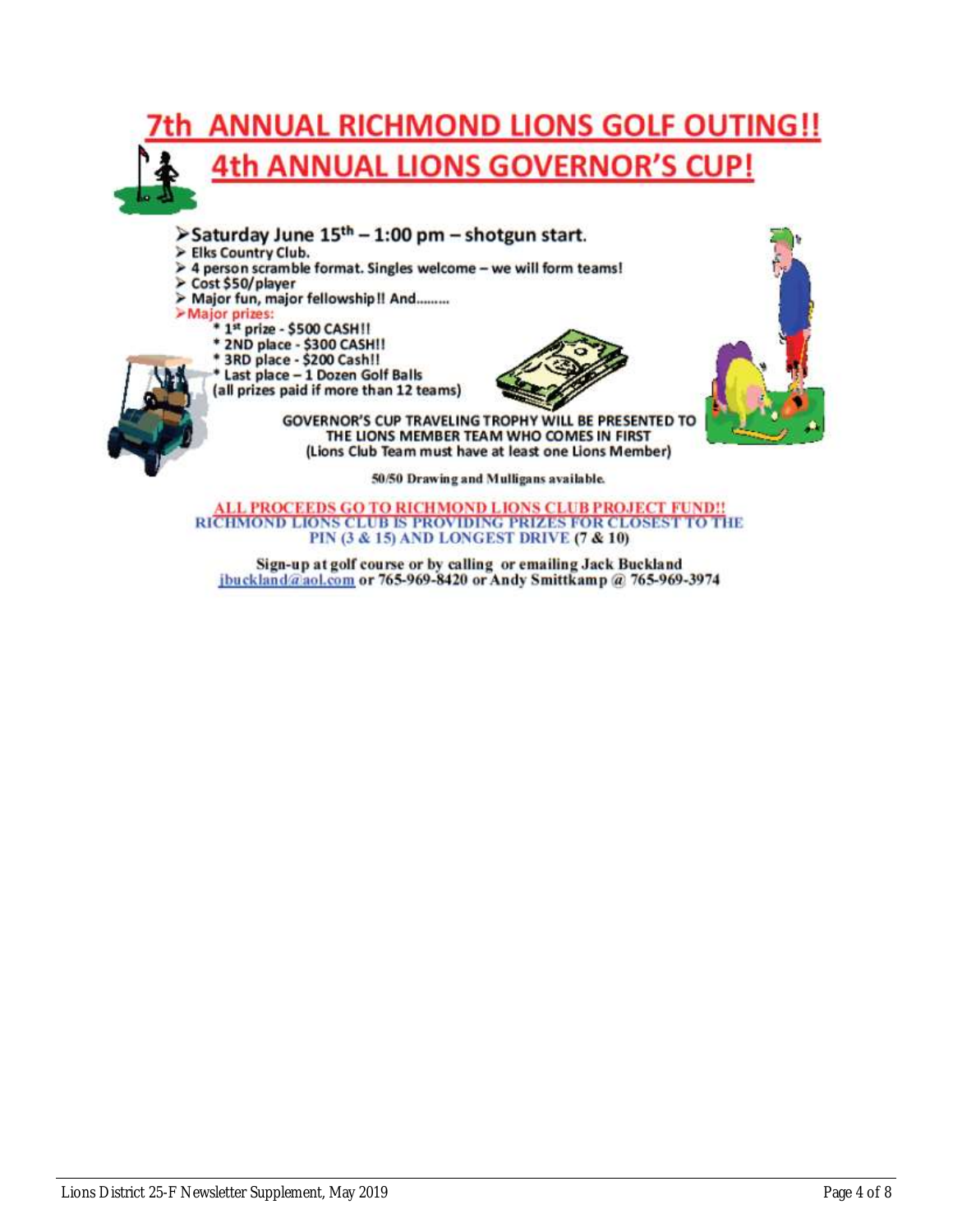# **Fortville Lions Club**







**Friday nights May 17 th 3 to 7pm June 28 th 3 to 7pm July 26 nd 3 to-7pm Aug. 23 th 3 to 7pm Sept. 20 rd 3 to 7pm** 

# **SR 67 in downtown Fortville**

**Next toThe Pink Elephant**

**110 E. Broadway Fortville In.**

# Sandwich's & Dinners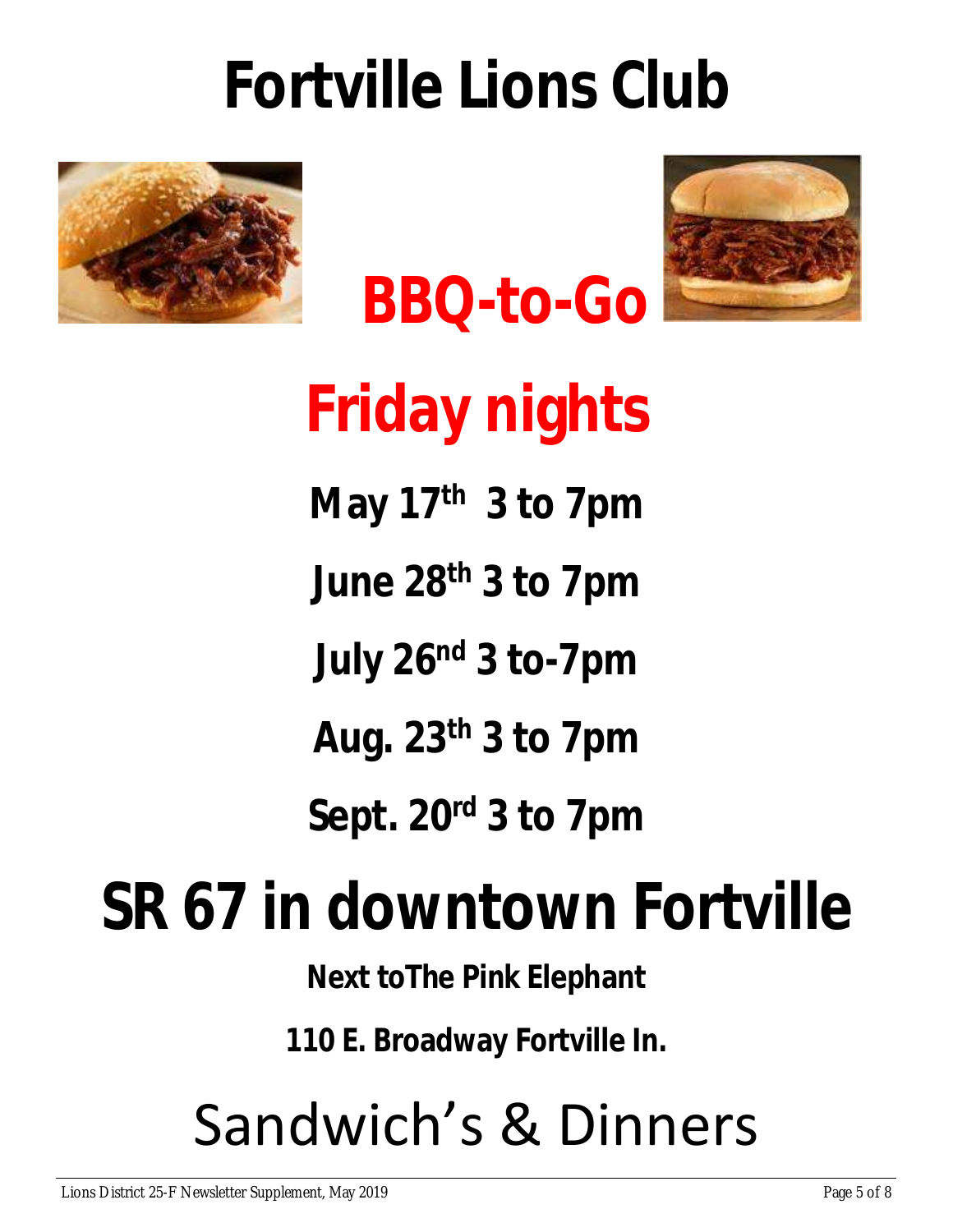# 24<sup>TH</sup> ANNUAL

# **ECONOMY LIONS CLUB**

\*\*\*\*\*\*\*\*\*\*\*\*\*\*\*\*\*\*

# **BREAKFAST CRUISE- IN** SATURDAY, JUNE 22<sup>ND</sup>, 2019



**Where: Economy Lions Den US35** Economy, IN 47339

**\$10 Registration includes 1 Breakfast** 7:00-9:00 AM **Awards 10:00 AM Sharp** Ample time to cruise other shows

### **DOOR PRIZES**

**BREAKFAST MENU:** Homemade Biscuits & Gravy, Pancakes, Sausage, and Smoked Pork Chops. (Serving at 6:30 AM)

**D.J.** 

50/50 Drawing

### **TOP** "30" AWARDS Plus-"Best of Show"

For More info: Mark Mendenhall (765)886-5506

**RAIN OR SHINE** 

\*\*\*\*\*\*\*\*\*\*\*

We are not responsible for accidents, loss, or injury.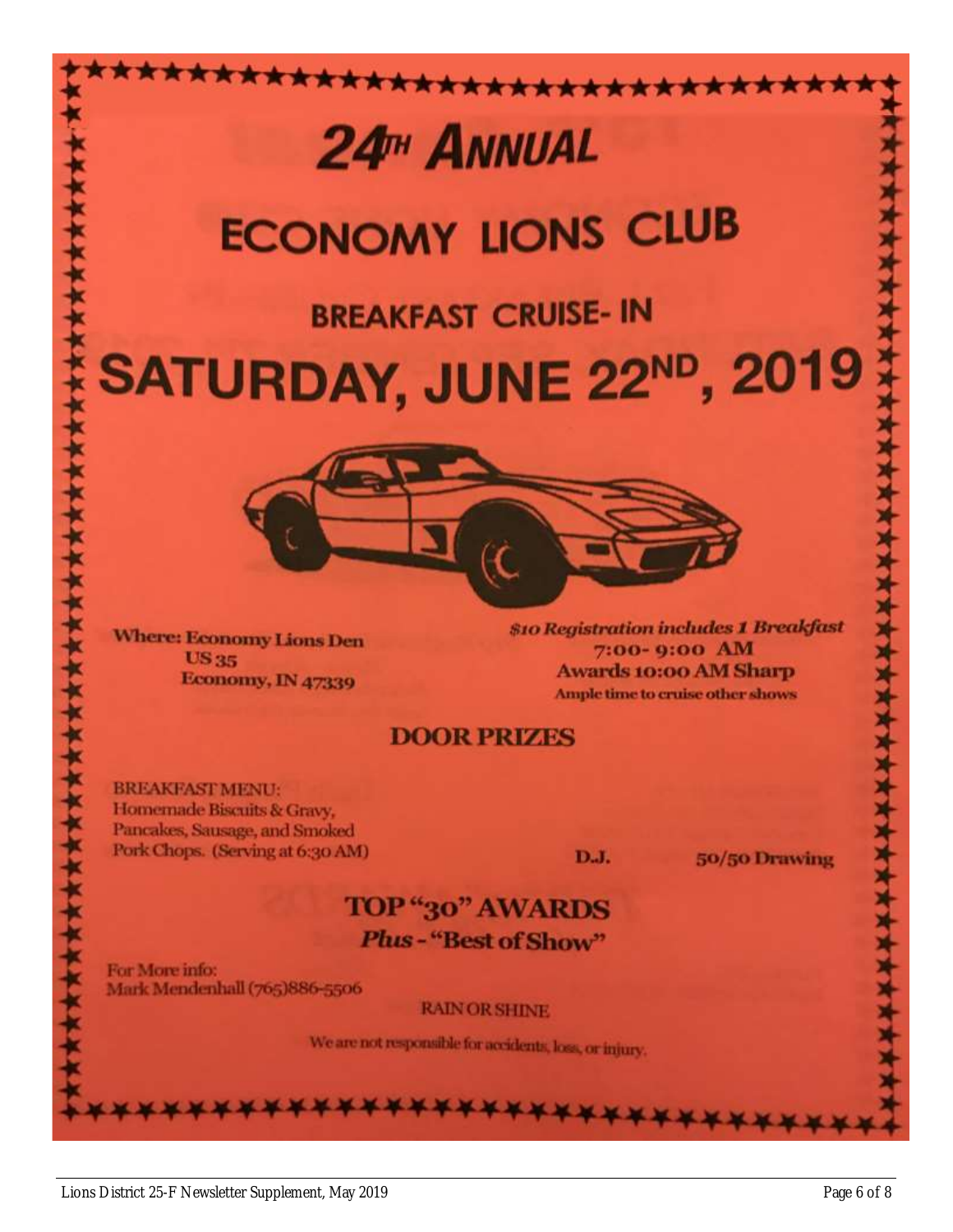

# Chapel Hill Lions Club Monthly Sales

The Chapel Hill Lions Club normally has two fund raising sales each month. Specific details and photographs are posted on Craigslist prior to each monthly sale. Below are the sale types and locations. On the months when sales are scheduled, the sales will be on the Fourth Saturday each month.

Chapel Hill Lions Monthly Furniture Sale

240 North High School Road

Indianapolis, Indiana 46214

Chapel Hill Lions Garage Sale

1214 Indy Place

Indianapolis, Indiana 46234